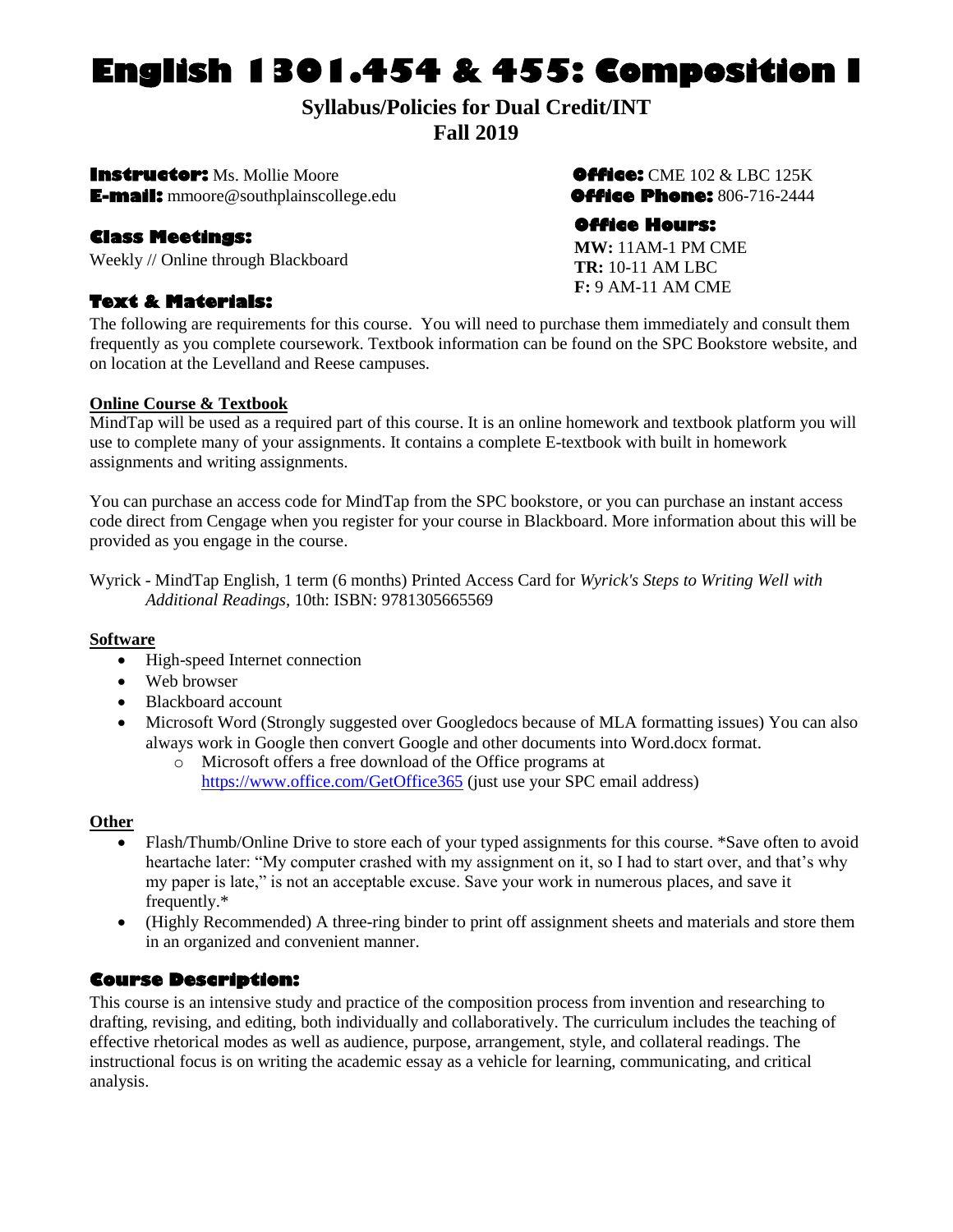## **Objectives:**

- **Communications skills**—to include effective written, oral and visual communication
- **Critical thinking skills**—to include creative thinking, innovation, inquiry, and analysis, evaluation and synthesis of information
- **Teamwork**—to include the ability to consider different points of view and to work effectively with others to support a shared purpose or goal
- **Personal Responsibility**—to include the ability to connect choices, actions, and consequences to ethical decision-making.

## **Goals/Outcomes:**

Upon successful completion of this course, students will:

- 1. Demonstrate knowledge of individual and collaborative writing processes.
- 2. Exhibit logic, unity, development, and coherence to create essays.
- 3. Develop ideas with appropriate support and attribution.
- 4. Write in a style appropriate to audience and purpose.
- 5. Read, reflect, and respond critically to a variety of texts.
- 6. Use edited American English, with an emphasis on correct grammar, punctuation, spelling, and mechanics, in academic essays.
- 7. Write a minimum of six 500-word essays.

## **Grades:**

Major Essays (4, includes final) 50% MindTap Assignments (5 Units) 50%

## **Grades Breakdown:**

| <b>Major Essays:</b>                        |     |
|---------------------------------------------|-----|
| Essay #1 (Process Analysis)                 | 5%  |
| Essay #2 (Causal Analysis or Comp/Contrast) | 10% |
| Essay #3 (Definition)                       | 15% |
| Essay #4 (Argument, final exam)             | 20% |
| <b>MindTap Assignments:</b>                 |     |
| <b>Writing Assignments</b>                  | 20% |
| <b>Homework Activities</b>                  | 15% |
| (Also includes Discussion Boards)           |     |
| Just in Time Plus                           | 10% |
| Ouizzes                                     | 5%  |

## **Assignment Information/Completion:**

- ANNOUNCEMENTS: Any information sent out via announcements in emails, course messages, or posted as an announcement on the course website is important and is, accordingly, an extension of assignment requirements and syllabus policies. **Students must read all announcements and will be held responsible for any information posted in the announcements.**
- Numerical grades are assigned for convenience in averaging grades only. Your grade at the end of the course will be determined on an average system, not on a point system.
- LATE WORK: Failure to turn in an assignment on time can result in a grade of 0/F for the assignment. In some cases, essays will be penalized for each day late, **if the student discusses the situation with the instructor.** Late polices for each type of assignment are as follows:
	- o Major Essays // -20 per day beginning at 12:01 AM after due date and not accepted after 5 days
	- o MindTap Writing Assignments // -30 per day and not accepted after 3 days
	- o MindTap Homework, Just in Time Plus, and Quizzes // NOT accepted late // Will drop your lowest 3 grades in each of these categories
- Any late work on Major Essays may not be made-up without prior approval from the instructor.

## **Grading Scale:**

A (Superior): 100-90% B (Good): 89-80% C (Average): 79-70% D (Poor): 69-60% F (Unacceptable): 59-50%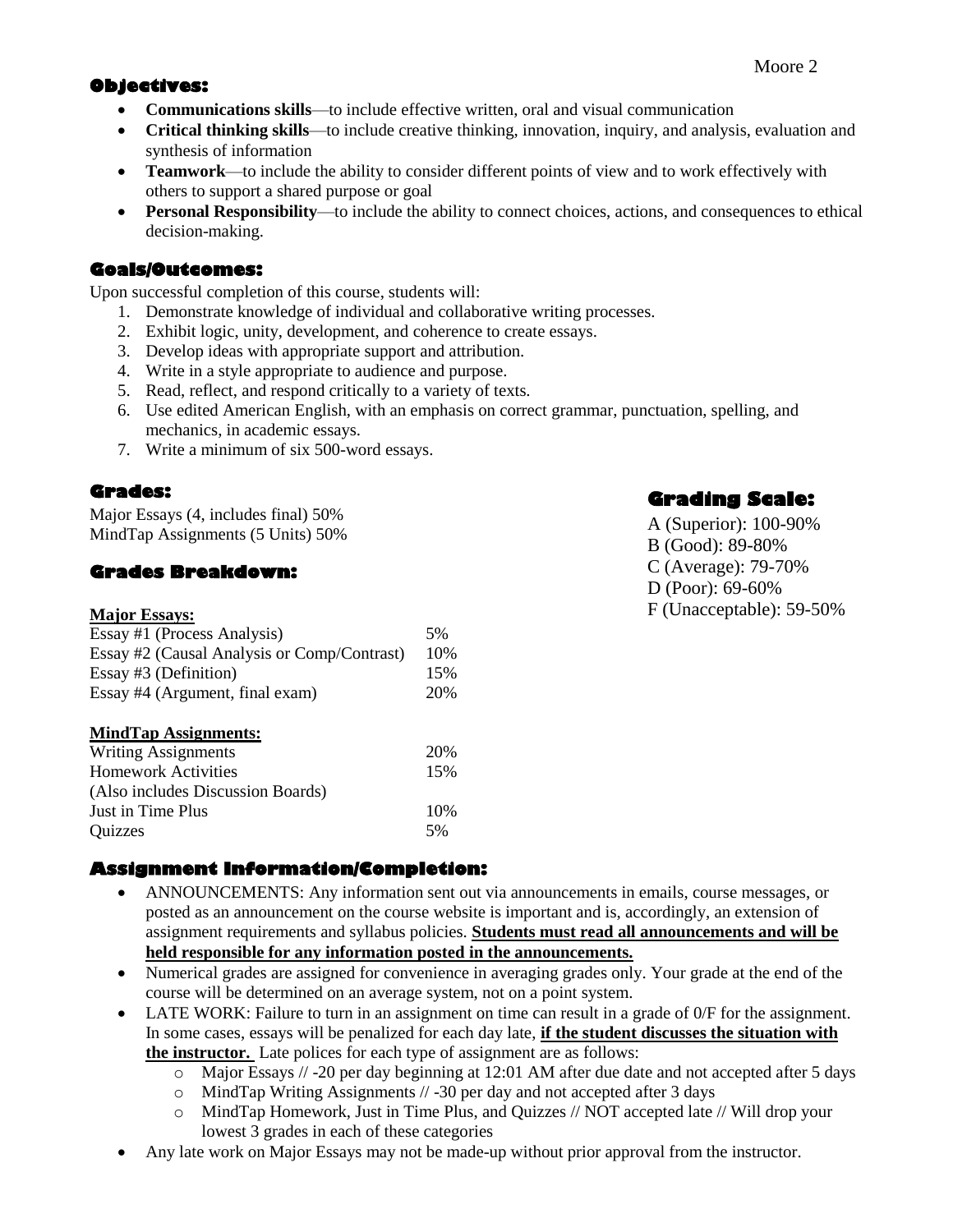#### Moore 3

- All work (writing assignments, exams, discussions, etc.) will be completed in Blackboard and MindTap.
- You may not do work from Week 1 during Week 2 for a grade. However, once a week is released, the content (notes, etc.) will be available throughout the semester. Likewise, units will be posted in their entirety, so a student will be able to work ahead in a unit (work in Week 2 during Week 1) but will need to be sure each WEEK'S assignments are completed by the end of that WEEK, NOT UNIT.
- Accumulating any four zeroes in the course could result in your being dropped from the course with an X or F, at my discretion. If you fail to submit any Major Essay, you could be dropped from the course with an X or F, at my discretion.

#### **Evaluation:**

- The "A" essay is perfectly formatted, with three or fewer spelling/wrong word and/or grammatical errors. It also has an excellent title, strong thesis, good transitions, an introduction with a hook, a thoughtful conclusion, and well-supported main points in the body paragraphs. The writing is lively and intelligent; there are no sentence structure errors.
- The "B" essay at the 1301 level contains all of the above with one or two more errors.
- The "C" essay has a thesis, introduction, and conclusion, but lacks support and has multiple errors.
- The "D" essay contains one or more of the following problems: lack of a strong thesis, lack of a strong organizational pattern, weak introduction and/or conclusion, formatting errors, multiple spelling and grammatical errors, and/or sentence structure issues (fragments and run-ons).
- The "F" essay does not meet the minimum requirements for a 1301-level essay assignment. Some examples of "F" essays are 1) those written on a topic that has not been approved; 2) those that do not meet the minimum word count; or 3) those that are not written in the required format.

\* Specific assignment requirements will be given and discussed in weekly assignment sheets and videos. \*Note: In college, a "C" is an average paper; it does not have anything "wrong" with it; it fulfills the assignment; it simply does not move beyond the average.\*

## **Absence Policy:**

Online students are required to log in to Blackboard **frequently**. If you fail to log on every week, I will assume you are no longer taking the class. Students who fail to log on weekly could be dropped from the course with an X or F.

Accumulating any four zeroes in the course could result in your being dropped from the course with an X or F, at my discretion. If you fail to submit any paper or major assignment, you could be dropped from the course with an X or F, at my discretion.

#### **Professionalism:**

#### **Coursework**

All coursework, however small, MUST follow the rules of Standard English and grammar, as well as maintain a professional and formal tone. I will not grade an assignment that is in incomplete sentences, uses non-standard English, or employs a disrespectful tone. Any such assignment will receive a "0."

#### **Email Etiquette**

Students should limit course messages to "quick" questions. My office hours or appointments by phone or electronic meeting are the best way for us to address more complex questions and concerns about the course. If the answer to your question can be found in the textbook, blackboard, or syllabus, please do not email me because I will only refer you to one of these sources.

I expect students to use professional language and tone in all communication with me, including email and course message correspondence. "Sooooooooooooooo B4 u snd me a msg……. B sure i can read it." Additionally, students should include their first and last name and section number in the "subject" line of the email or in the first line of the email. If the student does not follow these guidelines, I will not respond to his/her email. Students must use proper grammar, spelling, capitalization, and punctuation. Students should *never* ask that I respond ASAP and should refrain from using ALL CAPS and excessive punctuation!!!!!!! in the email.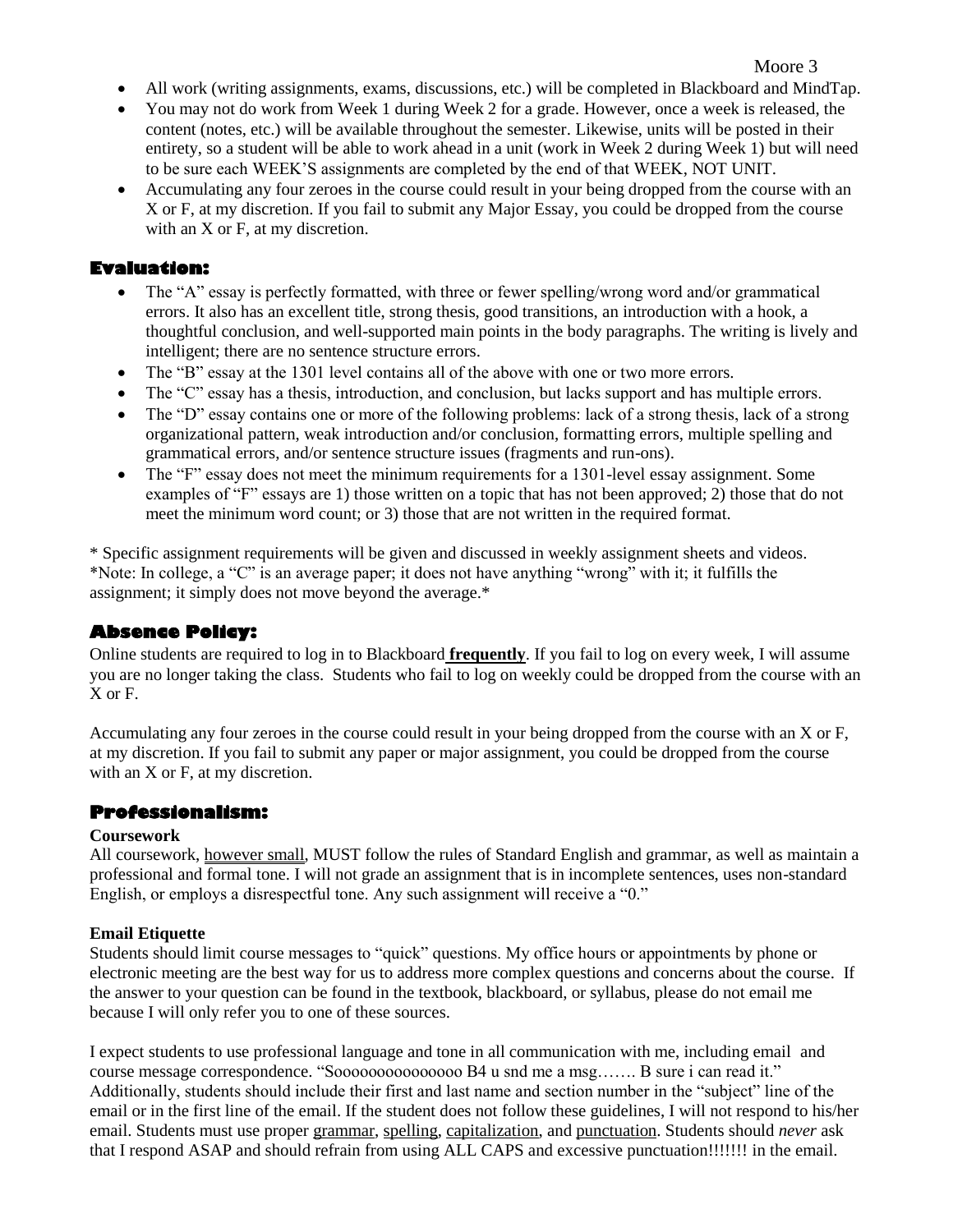Moore 4

Finally, students should only email me from their SPC email addresses OR Blackboard Course Messages. Emails from Yahoo, Hotmail, etc. are not delivered to my inbox. **I prefer students to message in BlackBoard. This can be done from the main, left-hand menu under "Message Ms. Moore Here**

*\*Please note: if you use the "Email Instructor" function in BlackBoard, you will find my response in your SPC email not your BlackBoard messages.*

#### **Communicating with the Instructor:**

The best way to reach me is through course messages in Blackboard. Although I cannot guarantee that I will respond to your messages right away, I do check my messages and email frequently. Please realize that if you message me after 5 PM, I cannot guarantee a response that night. Weekend responses may be slower or delayed until the next school day. Although most of my communication will be through Blackboard announcements or a direct course message to you, your SPC email is also an official form of communication between you and me, so it is extremely important that you check your SPC email fairly regular.

If you have any questions or concerns about the class or your performance in the class, please do not hesitate to set up an appointment with me during office hours or write a message to me. I would rather hear about your concerns early in the semester when we still have time to work together, rather than at the end of the class when it is too late for me to help you. Also, if you have any special accommodations please let me know of your needs as soon as possible.

#### **Academic Integrity—Plagiarism/Cheating:**

Students are expected to do their own work on all projects, quizzes, assignments, and papers. **Failure to comply with this policy will result in an F for the assignment and can result in an F for the course if circumstances warrant it.**

Plagiarism violations include, but are not limited to, the following:

- 1. Turning in a paper that has been purchased, borrowed, or downloaded from another student, an online term paper site, or a mail order term paper mill;
- 2. Cutting and pasting together information from books, articles, other papers, or online sites without providing proper documentation;
- 3. Using direct quotations (three or more words) from a source without showing them to be direct quotations and citing them; or
- 4. Giving an in-text citation only at the end of a paragraph.

Cheating violations include, but are not limited to, the following:

- 1. Obtaining an examination by stealing or collusion;
- 2. Discovering the content of an examination before it is given;
- 3. Using an unauthorized source of information (notes, textbook, text messaging, internet) during an examination, quiz, or homework assignment;
- 4. Entering an office or building to obtain unfair advantage;
- 5. Taking an examination for another;
- 6. Altering grade records; or
- 7. Copying another's work during an examination or on a homework assignment.

#### **Students with Disabilities:**

Students with disabilities, including but not limited to physical, psychiatric, or learning disabilities, who wish to request accommodations in this class should notify the Disability Services Office early in the semester so that the appropriate arrangements may be made. In accordance with federal law, a student requesting accommodations must provide acceptable documentation of his/her disability to the Disability Services Office. For more information, call or visit the Disability Services Office at Levelland (Student Health & Wellness Office) 806-716-2577, Reese Center (Building 8) 806-716-4675, or Plainview Center (Main Office) 806-716- 4302 or 806-296-9611.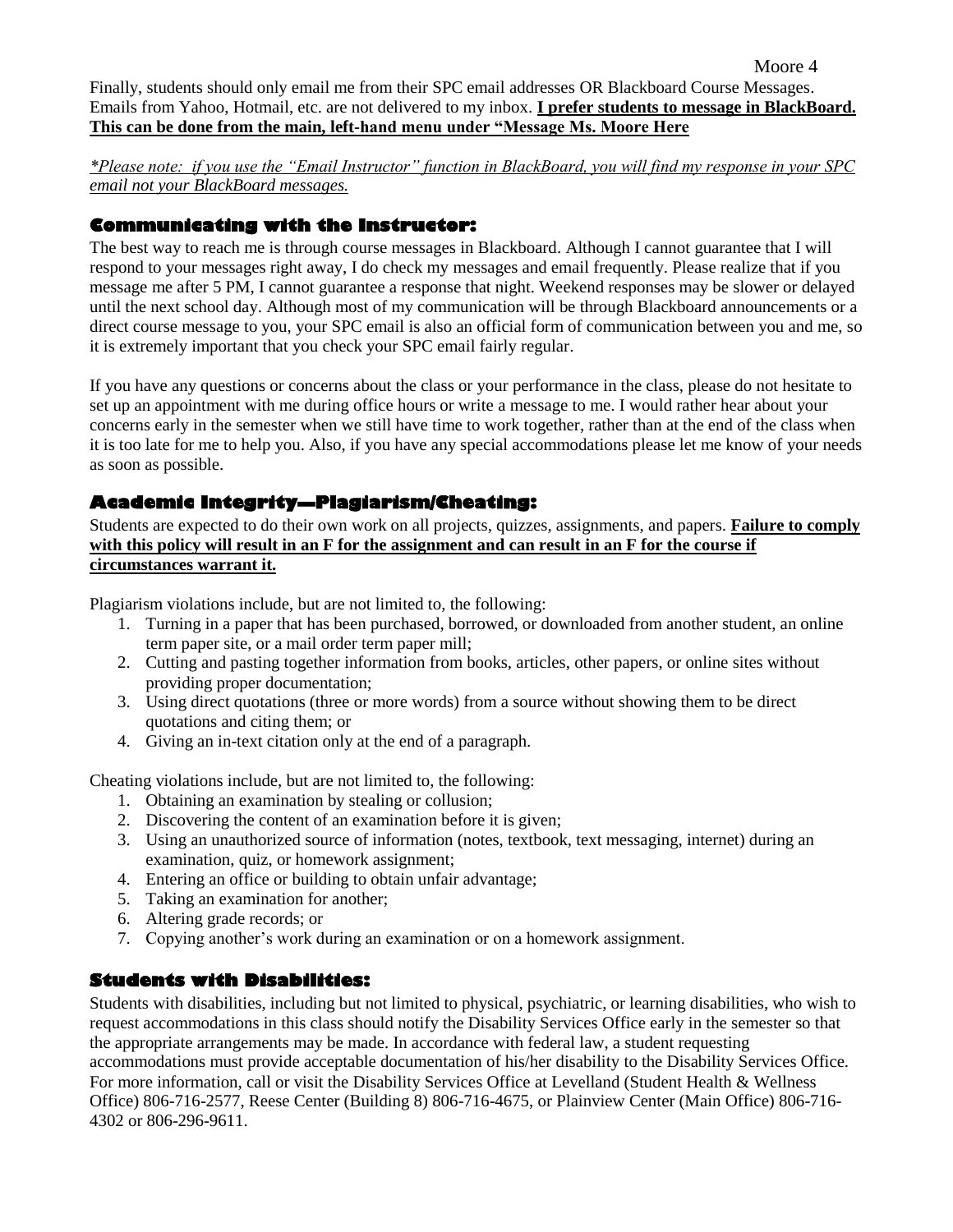#### **Statement of Nondiscrimination:**

It is the policy of this instructor not to discriminate on the basis of age, color, disability, ethnicity, gender, national origin, race, religion, sexual orientation, or veteran status.

#### **Statement of Diversity:**

In this class, the instructor will establish and support an environment that values and nurtures individual and group differences and encourages engagement and interaction. Understanding and respecting multiple experiences and perspectives will serve to challenge and stimulate all of us to learn about others, about the larger world, and about ourselves. By promoting diversity and intellectual exchange, we will not only mirror society as it is, but also model society as it should and can be.

**NOTE: This syllabus and schedule is subject to change at the instructor's discretion. Continued enrollment by the student in the course indicates that the student agrees and will abide by all policies set forth in this syllabus by the instructor.**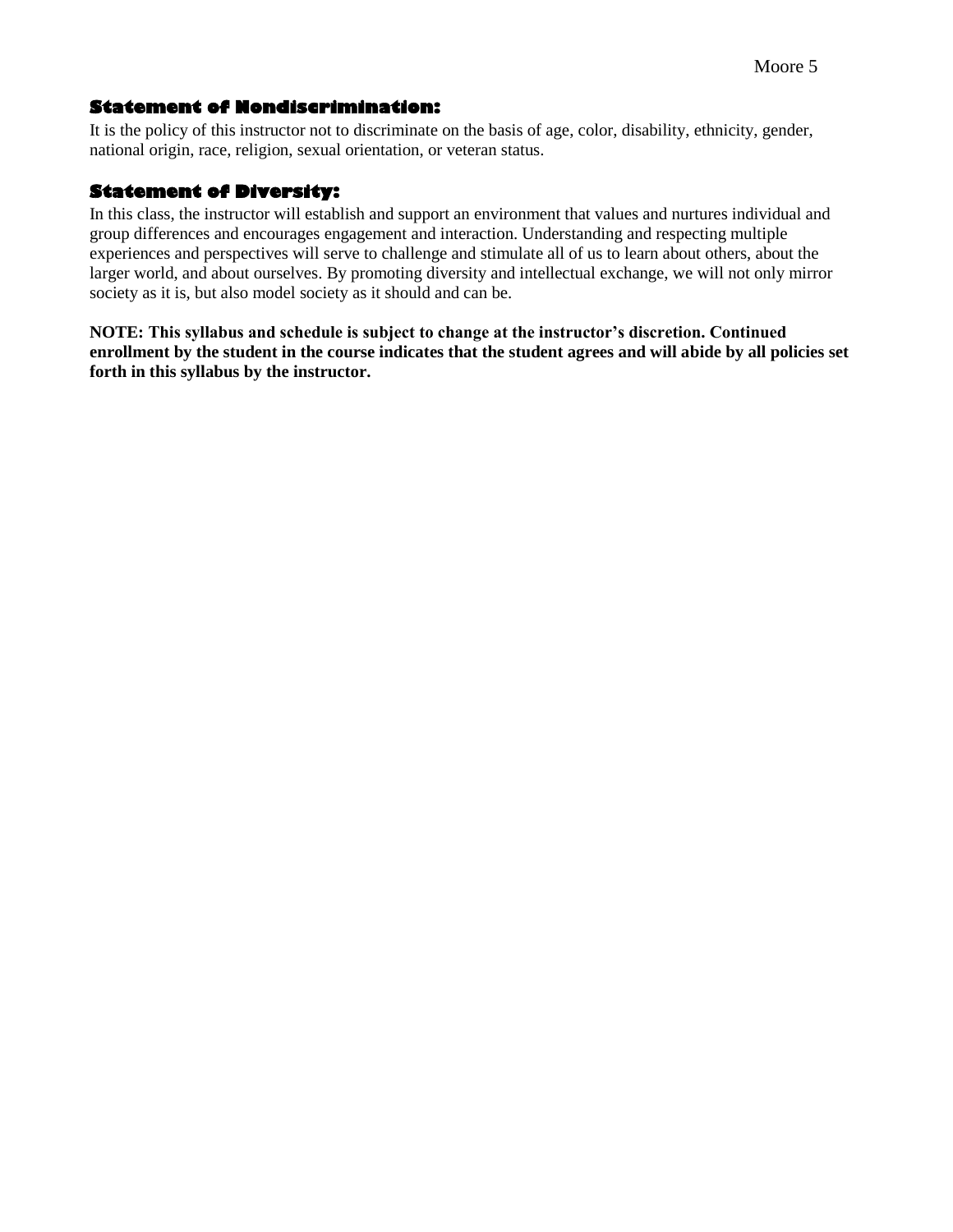## **Unit 1: Thinking, Reading, & Writing in College & Online**

Week 1 // Introduction to Instructor & Coursework Monday 8/26 12:00 AM – Monday 9/9 11:59 PM\*\*

\*\*Week 1 Assignments will stay open through Week 2 to allow for any students who may join the class late or have trouble getting started in the online format. You should still try to complete these assignments by **Monday 9/2 at 11:59 PM** to stay true to the course's weekly format.

\_\_\_\_\_\_\_\_\_\_\_\_\_\_\_\_\_\_\_\_\_\_\_\_\_\_\_\_\_\_\_\_\_\_\_\_\_\_\_\_\_\_\_\_\_\_\_\_\_\_\_\_\_\_\_\_\_\_\_\_\_\_\_\_\_\_\_\_\_\_\_\_\_\_\_\_\_\_

1.1 Welcome & Introductions

1.2 Syllabus // Expectations // Grading

1.3 Explanation of Assignments // Getting Started in MindTap

1.4 Week 1 Reading & MindTap Assignments

## **9/2: LABOR DAY HOLIDAY**

Week 2 // Critical Thinking & the Writing Process Tuesday 9/3 12:00 AM – Monday 9/9 11:59 PM\*\*

\*\*Week 2 begins the normal, weekly cycle of the class. Any assignments from 1.1-2.2 will be due at the end of this weekly period.

2.1 Week 2 Reading & MindTap Assignments

2.2 Writing a Process Analysis: Essay #1 Assignment & Video

Week 3 // Practicing the Process with A Process Analysis Tuesday 9/10 – Monday 9/16

3.1 Week 3 Reading & MindTap Assignments

3.2 Discussion Board: Plagiarism

3.3 FINAL Copy of Essay #1 DUE



Moore 6

**Class Schedule**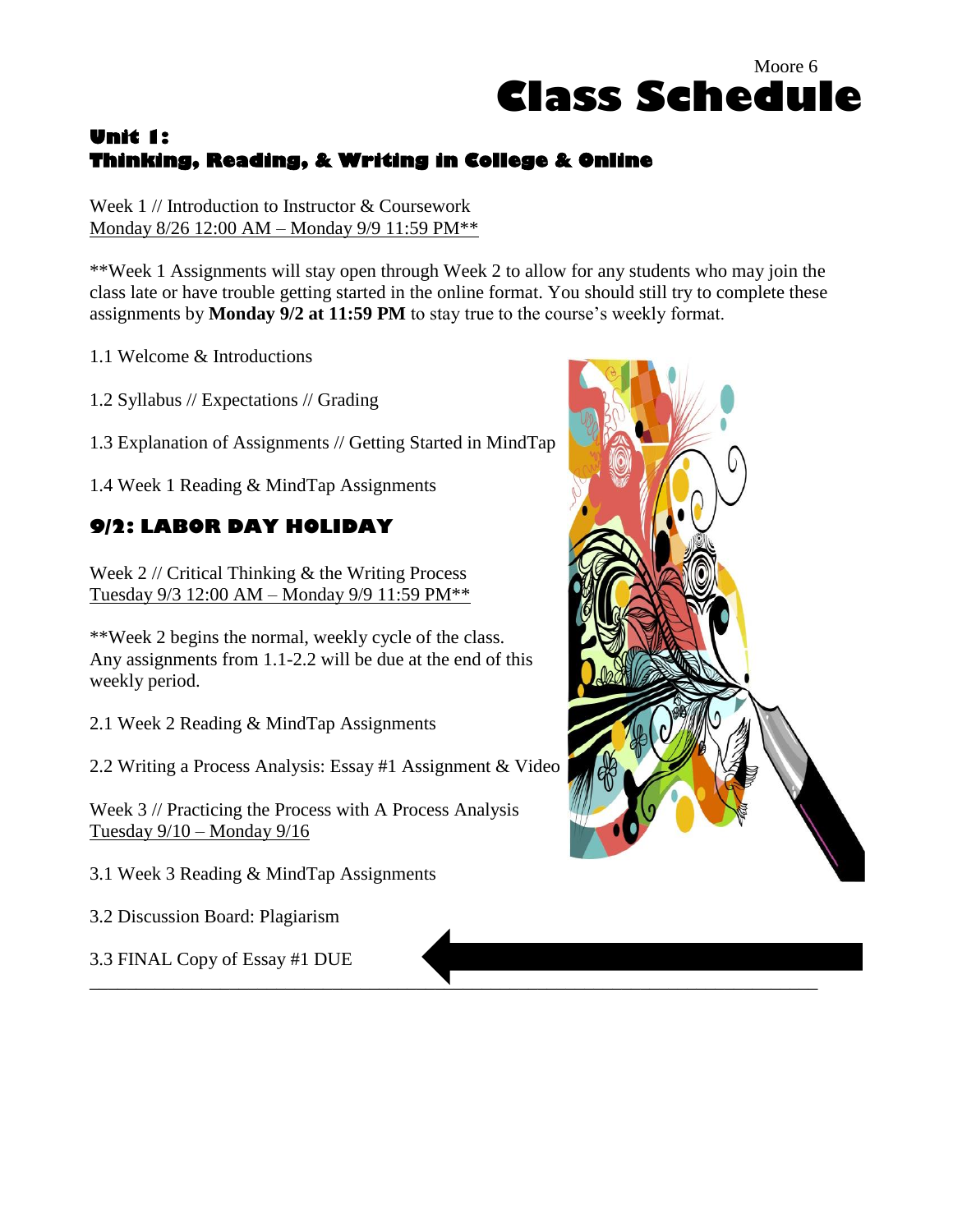## **Unit 2: Comparison/Contrast & Causal Analysis**

Week 4 // Tuesday 9/17 – Monday 9/23

4.1 Writing a Comparison/Contrast or Causal Analysis: Essay #2 Assignment & Video

4.2 Week 4 Reading & MindTap Assignments: C/C FOCUS

Week 5 // Tuesday 9/24 – Monday 9/30

5.1 Week 5 Reading & MindTap Assignments: C/A FOCUS

5.2 Discussion Board: Choosing the best topic for Essay #2

Week  $6$  // Tuesday  $10/1 -$  Monday  $10/7$ 

6.1 Week 6 Reading & MindTap Assignments: Drafting your Essay #2

6.2 Turn in Essay #2 Rough Draft to MindTap NetTutor

Week 7 // Tuesday 10/8 – Monday 10/14

7.1 Week 7 Reading & MindTap Assignments: Revising your Essay #2

7.2 FINAL COPY of Essay #2 DUE

**10/11: FALL BREAK**

## **Unit 3: Definition**

Week 8 // Tuesday 10/15 – Monday 10/21

8.1 Writing a Definition: Essay #3 Assignment & Video

8.2 Week 8 MindTap Assignments: Definition FOCUS

Week 9 // Tuesday 10/22 – Monday 10/28

9.1 Week 9 MindTap Assignments: Research & Citing FOCUS/Drafting your Essay #3

9.2 Turn in Essay #3 Rough Draft to MindTap NetTutor

Week 10 // Tuesday 10/29 – Monday 11/4

10.1 Week 10 MindTap Assignments: Revising your Essay #3/Documenting your sources

10.2 FINAL COPY of Essay #3 DUE